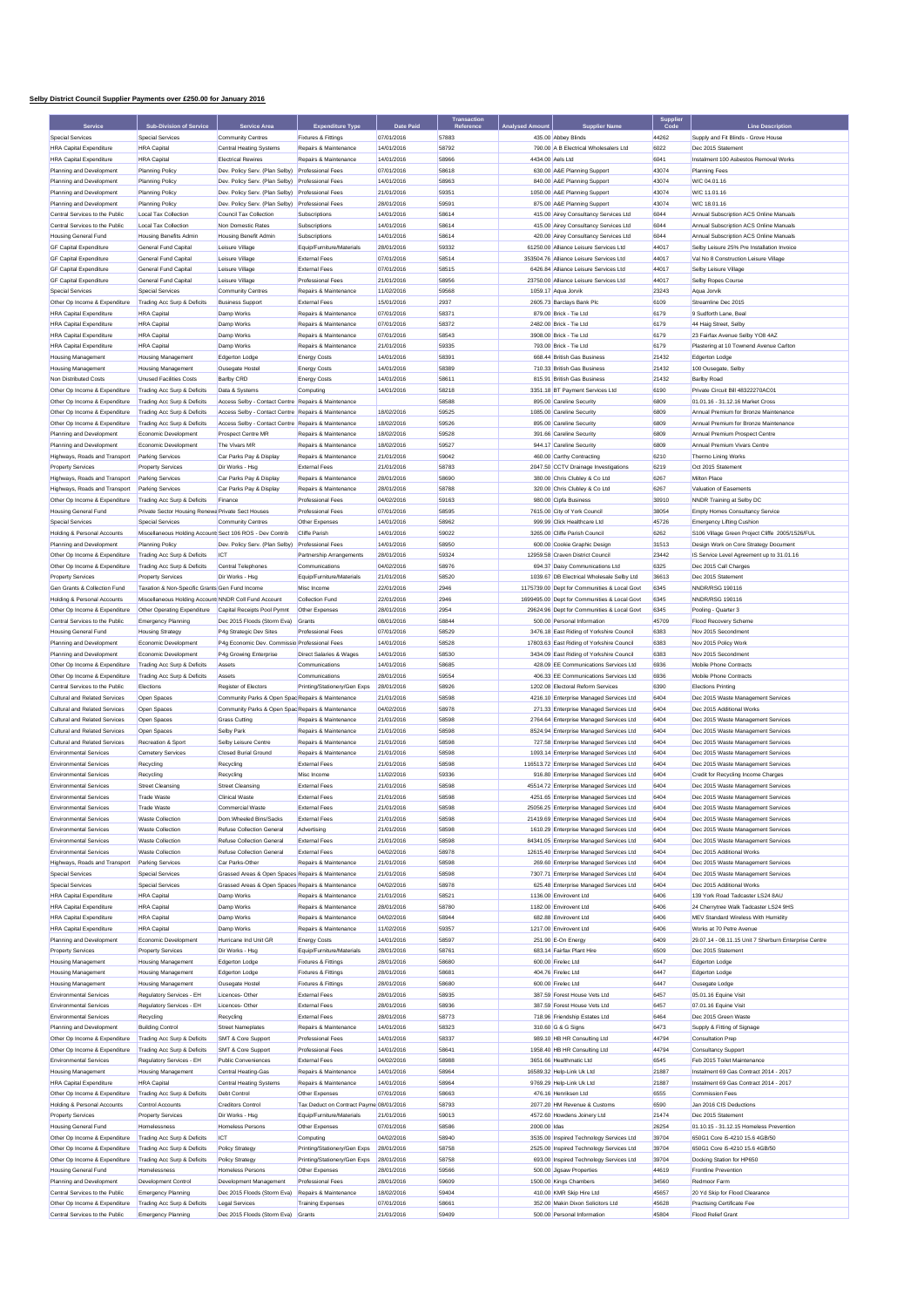| Other Op Income & Expenditure                                    | Trading Acc Surp & Deficits                              | Policy Strategy                                                                                                                   | Direct Salaries & Wages                | 14/01/2016               | 58348          | 1837.50 Matchtech                                                       | 43334          | W/C 07.12.15                                                 |
|------------------------------------------------------------------|----------------------------------------------------------|-----------------------------------------------------------------------------------------------------------------------------------|----------------------------------------|--------------------------|----------------|-------------------------------------------------------------------------|----------------|--------------------------------------------------------------|
| Other Op Income & Expenditure                                    | Trading Acc Surp & Deficits                              | Policy Strategy                                                                                                                   | <b>Direct Salaries &amp; Wages</b>     | 14/01/2016               | 58500          | 1837.50 Matchtech                                                       | 43334          | W/C 14.12.15                                                 |
| Other Op Income & Expenditure                                    | Trading Acc Surp & Deficits                              | <b>Policy Strategy</b>                                                                                                            | <b>Direct Salaries &amp; Wages</b>     | 18/02/2016               | 59515          | 1837.50 Matchtech                                                       | 43334          | W/C 11.01.16                                                 |
| Corporate and Democratic Core                                    | Corporate Management                                     | <b>External Audit</b>                                                                                                             | Other Expenses                         | 14/01/2016               | 58490          | 4470.00 Mazars Lip                                                      | 6810           | External Audit Fee 2015/16                                   |
| Corporate and Democratic Core                                    | Corporate Management                                     | <b>External Audit</b>                                                                                                             | Other Expenses                         | 14/01/2016               | 58677          | 6170.00 Mazars Llp                                                      | 6810           | <b>Grant Certification</b>                                   |
| <b>Housing Management</b>                                        | <b>Housing Management</b>                                | Fencing - Planned                                                                                                                 | Repairs & Maintenance                  | 04/02/2016               | 59174          | 956.50 Michael Walsh (Plasterers) Ltd                                   | 7419           | Plastering at 47 St Wilfrids Crescent Brayton                |
| Central Services to the Public                                   | <b>Emergency Planning</b>                                | Dec 2015 Floods (Storm Eva)                                                                                                       | Grants                                 | 08/01/2016               | 58832          | 500.00 Personal Information                                             | 45697          | <b>Flood Recovery Scheme</b>                                 |
| Central Services to the Public                                   | <b>Emergency Planning</b>                                | Dec 2015 Floods (Storm Eva)                                                                                                       | Grants                                 | 08/01/2016               | 58812          | 500.00 Personal Information                                             | 45676          | <b>Flood Recovery Scheme</b>                                 |
| Central Services to the Public<br>Central Services to the Public | <b>Emergency Planning</b>                                | Dec 2015 Floods (Storm Eva) Grants<br>Dec 2015 Floods (Storm Eva)                                                                 |                                        | 08/01/2016<br>15/01/2016 | 58798<br>59173 | 500.00 Personal Information<br>500.00 Personal Information              | 45662<br>45762 | <b>Flood Recovery Scheme</b><br><b>Flood Relief Grant</b>    |
| Central Services to the Public                                   | <b>Emergency Planning</b><br><b>Emergency Planning</b>   | Dec 2015 Floods (Storm Eva)                                                                                                       | Grants<br>Grants                       | 08/01/2016               | 58848          | 500.00 Personal Information                                             | 45713          | <b>Flood Recovery Scheme</b>                                 |
| Central Services to the Public                                   | <b>Emergency Planning</b>                                | Dec 2015 Floods (Storm Eva)                                                                                                       | Grants                                 | 08/01/2016               | 58813          | 500.00 Personal Information                                             | 45678          | <b>Flood Recovery Scheme</b>                                 |
| Central Services to the Public                                   | <b>Emergency Planning</b>                                | Dec 2015 Floods (Storm Eva)                                                                                                       | Grants                                 | 08/01/2016               | 58827          | 500.00 Personal Information                                             | 45692          | <b>Flood Recovery Scheme</b>                                 |
| <b>Environmental Services</b>                                    | Regulatory Services - EH                                 | Pest Control                                                                                                                      | <b>External Fees</b>                   | 04/02/2016               | 58994          | 1300.38 M J Backhouse                                                   | 6097           | Jan 2016 Pest Control Services                               |
| <b>Property Services</b>                                         | <b>Property Services</b>                                 | Dir Works - Hsg                                                                                                                   | Equip/Furniture/Materials              | 21/01/2016               | 59012          | 849.54 MKM Building Supplies Ltd                                        | 21210          | Dec 2015 Statement                                           |
| Central Services to the Public                                   | <b>Emergency Planning</b>                                | Dec 2015 Floods (Storm Eva)                                                                                                       | Grant                                  | 15/01/2016               | 59180          | 500.00 Personal Information                                             | 45769          | <b>Flood Relief Grant</b>                                    |
| Central Services to the Public                                   | <b>Emergency Planning</b>                                | Dec 2015 Floods (Storm Eva) Grants                                                                                                |                                        | 08/01/2016               | 58830          | 500.00 Personal Information                                             | 45695          | <b>Flood Recovery Scheme</b>                                 |
| Central Services to the Public                                   | <b>Emergency Planning</b>                                | Dec 2015 Floods (Storm Eva) Grants                                                                                                |                                        | 08/01/2016               | 58818          | 500.00 Personal Information                                             | 45683          | <b>Flood Recovery Scheme</b>                                 |
| Central Services to the Public<br>Central Services to the Public | <b>Emergency Planning</b>                                | Dec 2015 Floods (Storm Eva)                                                                                                       | Grants                                 | 21/01/2016               | 59405<br>58799 | 500.00 Personal Information                                             | 45800<br>45663 | <b>Flood Relief Grant</b>                                    |
| Central Services to the Public                                   | <b>Emergency Planning</b><br><b>Emergency Planning</b>   | Dec 2015 Floods (Storm Eva) Grants<br>Dec 2015 Floods (Storm Eva) Grants                                                          |                                        | 08/01/2016<br>08/01/2016 | 58817          | 500.00 Personal Information<br>500.00 Personal Information              | 45682          | <b>Flood Recovery Scheme</b><br><b>Flood Recovery Scheme</b> |
| Central Services to the Public                                   | <b>Emergency Planning</b>                                | Dec 2015 Floods (Storm Eva)                                                                                                       | Grants                                 | 08/01/2016               | 58850          | 500.00 Personal Information                                             | 45715          | <b>Flood Recovery Scheme</b>                                 |
| <b>Special Services</b>                                          | <b>Special Services</b>                                  | <b>Community Centres</b>                                                                                                          | Other Expenses                         | 28/01/2016               | 58660          | 480.00 Mr C Whiteley                                                    | 34407          | Manor Garth to Kellington Return x 12                        |
| Central Services to the Public                                   | <b>Emergency Planning</b>                                | Dec 2015 Floods (Storm Eva) Grants                                                                                                |                                        | 08/01/2016               | 58854          | 500.00 Personal Information                                             | 45719          | <b>Flood Recovery Scheme</b>                                 |
| Central Services to the Public                                   | <b>Emergency Planning</b>                                | Dec 2015 Floods (Storm Eva)                                                                                                       | Grants                                 | 14/01/2016               | 58797          | 500.00 Personal Information                                             | 45661          | <b>Flood Recovery Scheme</b>                                 |
| Central Services to the Public                                   | <b>Emergency Planning</b>                                | Dec 2015 Floods (Storm Eva) Grants                                                                                                |                                        | 08/01/2016               | 58804          | 500.00 Personal Information                                             | 45668          | Flood Recovery Scheme                                        |
| Central Services to the Public                                   | <b>Emergency Planning</b>                                | Dec 2015 Floods (Storm Eva) Grants                                                                                                |                                        | 08/01/2016               | 58820          | 500.00 Personal Information                                             | 45685          | <b>Flood Recovery Scheme</b>                                 |
| <b>HRA Capital Expenditure</b>                                   | <b>HRA Capital</b>                                       | Housing Development Schemer Repairs & Maintenance                                                                                 |                                        | 28/01/2016               | 59567          | 700.00 Personal Information                                             | 45822          | <b>Disturbance Allowance</b>                                 |
| Holding & Personal Accounts<br>Central Services to the Public    |                                                          | Miscellaneous Holding Account: C. Tax Payers Coll Fund Acc C Tax Refunds Current SDC Pr 14/01/2016<br>Dec 2015 Floods (Storm Eva) |                                        |                          | 59043          | 277.52 Personal Information<br>500.00 Personal Information              | 45753          | Council Tax Refund                                           |
| Central Services to the Public                                   | <b>Emergency Planning</b><br><b>Emergency Planning</b>   | Dec 2015 Floods (Storm Eva) Grants                                                                                                | Grants                                 | 08/01/2016<br>08/01/2016 | 58816<br>58806 | 500.00 Personal Information                                             | 45681<br>45670 | <b>Flood Recovery Scheme</b><br>Flood Recovery Scheme        |
| Central Services to the Public                                   | <b>Emergency Planning</b>                                | Dec 2015 Floods (Storm Eva) Grants                                                                                                |                                        | 08/01/2016               | 58811          | 500.00 Personal Information                                             | 45675          | Flood Recovery Scheme                                        |
| Central Services to the Public                                   | <b>Emergency Planning</b>                                | Dec 2015 Floods (Storm Eva)                                                                                                       | Grants                                 | 08/01/2016               | 58842          | 500.00 Personal Information                                             | 45707          | <b>Flood Recovery Scheme</b>                                 |
| Central Services to the Public                                   | <b>Emergency Planning</b>                                | Dec 2015 Floods (Storm Eva) Grants                                                                                                |                                        | 08/01/2016               | 58794          | 500.00 Personal Information                                             | 45658          | <b>Flood Recovery Scheme</b>                                 |
| Central Services to the Public                                   | <b>Emergency Planning</b>                                | Dec 2015 Floods (Storm Eva) Grants                                                                                                |                                        | 08/01/2016               | 58825          | 500.00 Personal Information                                             | 45690          | <b>Flood Recovery Scheme</b>                                 |
| Central Services to the Public                                   | <b>Emergency Planning</b>                                | Dec 2015 Floods (Storm Eva) Grants                                                                                                |                                        | 15/01/2016               | 59187          | 500.00 Personal Information                                             | 45774          | <b>Flood Relief Grant</b>                                    |
| Central Services to the Public                                   | <b>Emergency Planning</b>                                | Dec 2015 Floods (Storm Eva) Grants                                                                                                |                                        | 08/01/2016               | 58819          | 500.00 Personal Information                                             | 45684          | Flood Recovery Scheme                                        |
| Central Services to the Public<br>Central Services to the Public | <b>Emergency Planning</b>                                | Dec 2015 Floods (Storm Eva)                                                                                                       | Grants                                 | 08/01/2016<br>08/01/2016 | 58837<br>58823 | 500.00 Personal Information<br>500.00 Personal Information              | 45702<br>45688 | Flood Recovery Scheme<br><b>Flood Recovery Scheme</b>        |
| Central Services to the Public                                   | <b>Emergency Planning</b><br><b>Emergency Planning</b>   | Dec 2015 Floods (Storm Eva) Grants<br>Dec 2015 Floods (Storm Eva) Grants                                                          |                                        | 08/01/2016               | 58843          | 500.00 Personal Information                                             | 45708          | <b>Flood Recovery Scheme</b>                                 |
| Central Services to the Public                                   | <b>Emergency Planning</b>                                | Dec 2015 Floods (Storm Eva)                                                                                                       | Grants                                 | 08/01/2016               | 58833          | 500.00 Personal Information                                             | 45698          | <b>Flood Recovery Scheme</b>                                 |
| Central Services to the Public                                   | <b>Emergency Planning</b>                                | Dec 2015 Floods (Storm Eva) Grants                                                                                                |                                        | 08/01/2016               | 58841          | 500.00 Personal Information                                             | 45706          | <b>Flood Recovery Scheme</b>                                 |
| Central Services to the Public                                   | <b>Emergency Planning</b>                                | Dec 2015 Floods (Storm Eva) Grants                                                                                                |                                        | 08/01/2016               | 58803          | 500.00 Personal Information                                             | 45667          | <b>Flood Recovery Scheme</b>                                 |
| Central Services to the Public                                   | <b>Emergency Planning</b>                                | Dec 2015 Floods (Storm Eva)                                                                                                       | Grants                                 | 08/01/2016               | 58849          | 500.00 Personal Information                                             | 45714          | Flood Recovery Scheme                                        |
| Central Services to the Public                                   | <b>Emergency Planning</b>                                | Dec 2015 Floods (Storm Eva) Grants                                                                                                |                                        | 08/01/2016               | 58845          | 500.00 Personal Information                                             | 45710          | <b>Flood Recovery Scheme</b>                                 |
| Central Services to the Public                                   | <b>Emergency Planning</b>                                | Dec 2015 Floods (Storm Eva) Grants                                                                                                |                                        | 15/01/2016               | 59181          | 500.00 Personal Information                                             | 45770          | <b>Flood Relief Grant</b>                                    |
| Central Services to the Public<br>Central Services to the Public | <b>Emergency Planning</b><br><b>Emergency Planning</b>   | Dec 2015 Floods (Storm Eva) Grants<br>Dec 2015 Floods (Storm Eva) Grants                                                          |                                        | 08/01/2016<br>15/01/2016 | 58847<br>59171 | 500.00 Personal Information<br>500.00 Personal Information              | 45712<br>45760 | <b>Flood Recovery Scheme</b><br><b>Flood Relief Grant</b>    |
| Central Services to the Public                                   | <b>Emergency Planning</b>                                | Dec 2015 Floods (Storm Eva)                                                                                                       | Grants                                 | 15/01/2016               | 59176          | 500.00 Personal Information                                             | 45765          | <b>Flood Relief Grant</b>                                    |
| Central Services to the Public                                   | <b>Emergency Planning</b>                                | Dec 2015 Floods (Storm Eva) Grants                                                                                                |                                        | 21/01/2016               | 59407          | 500.00 Personal Information                                             | 45802          | <b>Flood Relief Grant</b>                                    |
| Central Services to the Public                                   | <b>Emergency Planning</b>                                | Dec 2015 Floods (Storm Eva) Grants                                                                                                |                                        | 08/01/2016               | 58853          | 500.00 Personal Information                                             | 45718          | <b>Flood Recovery Scheme</b>                                 |
| Central Services to the Public                                   | <b>Emergency Planning</b>                                | Dec 2015 Floods (Storm Eva)                                                                                                       | Grants                                 | 08/01/2016               | 58835          | 500.00 Personal Information                                             | 45700          | Flood Recovery Scheme                                        |
| Central Services to the Public                                   | <b>Emergency Planning</b>                                | Dec 2015 Floods (Storm Eva) Grants                                                                                                |                                        | 21/01/2016               | 59410          | 500.00 Personal Information                                             | 45805          | <b>Flood Relief Grant</b>                                    |
| Central Services to the Public                                   | <b>Emergency Planning</b>                                | Dec 2015 Floods (Storm Eva) Grants                                                                                                |                                        | 08/01/2016               | 58846          | 500.00 Personal Information                                             | 45711          | <b>Flood Recovery Scheme</b>                                 |
| Central Services to the Public<br>Central Services to the Public | <b>Emergency Planning</b>                                | Dec 2015 Floods (Storm Eva)                                                                                                       | Grants                                 | 15/01/2016               | 59183          | 500.00 Personal Information                                             | 45771          | Flood Relief Grant                                           |
| Central Services to the Public                                   | <b>Emergency Planning</b><br><b>Emergency Planning</b>   | Dec 2015 Floods (Storm Eva) Grants<br>Dec 2015 Floods (Storm Eva) Grants                                                          |                                        | 15/01/2016<br>15/01/2016 | 59177<br>59185 | 500.00 Personal Information<br>500.00 Personal Information              | 45766<br>45773 | <b>Flood Relief Grant</b><br><b>Flood Relief Grant</b>       |
| Central Services to the Public                                   | <b>Emergency Planning</b>                                | Dec 2015 Floods (Storm Eva) Grants                                                                                                |                                        | 08/01/2016               | 58831          | 500.00 Personal Information                                             | 45696          | <b>Flood Recovery Scheme</b>                                 |
| Central Services to the Public                                   | <b>Emergency Planning</b>                                | Dec 2015 Floods (Storm Eva) Grants                                                                                                |                                        | 08/01/2016               | 58829          | 500.00 Personal Information                                             | 45694          | <b>Flood Recovery Scheme</b>                                 |
| Central Services to the Public                                   | <b>Emergency Planning</b>                                | Dec 2015 Floods (Storm Eva)                                                                                                       | Grants                                 | 21/01/2016               | 59406          | 500.00 Personal Information                                             | 45801          | <b>Flood Relief Grant</b>                                    |
| Central Services to the Public                                   | <b>Emergency Planning</b>                                | Dec 2015 Floods (Storm Eva)                                                                                                       | Grants                                 | 08/01/2016               | 58815          | 500.00 Personal Information                                             | 45680          | <b>Flood Recovery Scheme</b>                                 |
| Central Services to the Public                                   | <b>Emergency Planning</b>                                | Dec 2015 Floods (Storm Eva) Grants                                                                                                |                                        | 08/01/2016               | 58839          | 500.00 Personal Information                                             | 45704          | <b>Flood Recovery Scheme</b>                                 |
| Central Services to the Public                                   | <b>Emergency Planning</b>                                | Dec 2015 Floods (Storm Eva) Grants                                                                                                |                                        | 15/01/2016               | 59184          | 500.00 Personal Information                                             | 45772          | <b>Flood Relief Grant</b>                                    |
| Central Services to the Public                                   | <b>Emergency Planning</b>                                | Dec 2015 Floods (Storm Eva) Grants                                                                                                |                                        | 08/01/2016               | 58807          | 500.00 Personal Information                                             | 45671          | Flood Recovery Scheme                                        |
| Central Services to the Public<br>Central Services to the Public | <b>Emergency Planning</b><br><b>Emergency Planning</b>   | Dec 2015 Floods (Storm Eva) Grants<br>Dec 2015 Floods (Storm Eva)                                                                 | Grants                                 | 08/01/2016<br>08/01/2016 | 58834<br>58828 | 500.00 Personal Information<br>500.00 Personal Information              | 45699<br>45693 | <b>Flood Recovery Scheme</b><br><b>Flood Recovery Scheme</b> |
| Central Services to the Public                                   | <b>Emergency Planning</b>                                | Dec 2015 Floods (Storm Eva) Grants                                                                                                |                                        | 15/01/2016               | 59172          | 500.00 Personal Information                                             | 45761          | <b>Flood Relief Grant</b>                                    |
| Central Services to the Public                                   | <b>Emergency Planning</b>                                | Dec 2015 Floods (Storm Eva) Grants                                                                                                |                                        | 08/01/2016               | 58808          | 500.00 Personal Information                                             | 45672          | <b>Flood Recovery Scheme</b>                                 |
| Central Services to the Public                                   | <b>Emergency Planning</b>                                | Dec 2015 Floods (Storm Eva) Grants                                                                                                |                                        | 21/01/2016               | 59408          | 500.00 Personal Information                                             | 45803          | <b>Flood Relief Grant</b>                                    |
| Central Services to the Public                                   | <b>Emergency Planning</b>                                | Dec 2015 Floods (Storm Eva) Grants                                                                                                |                                        | 08/01/2016               | 58821          | 500.00 Personal Information                                             | 45686          | Flood Recovery Scheme                                        |
| Central Services to the Public                                   | <b>Emergency Planning</b>                                | Dec 2015 Floods (Storm Eva) Grants                                                                                                |                                        | 08/01/2016               | 58822          | 500.00 Personal Information                                             | 45687          | <b>Flood Recovery Scheme</b>                                 |
| Central Services to the Public                                   | <b>Emergency Planning</b>                                | Dec 2015 Floods (Storm Eva)                                                                                                       | Grants                                 | 08/01/2016               | 58814          | 500.00 Personal Information                                             | 45679          | Flood Recovery Scheme                                        |
| Central Services to the Public<br>Central Services to the Public | <b>Emergency Planning</b><br><b>Emergency Planning</b>   | Dec 2015 Floods (Storm Eva) Grants<br>Dec 2015 Floods (Storm Eva) Grants                                                          |                                        | 08/01/2016<br>08/01/2016 | 58795<br>58840 | 500.00 Personal Information<br>500.00 Personal Information              | 45659<br>45705 | <b>Flood Recovery Scheme</b><br><b>Flood Recovery Scheme</b> |
| Central Services to the Public                                   | <b>Emergency Planning</b>                                | Dec 2015 Floods (Storm Eva) Grants                                                                                                |                                        | 15/01/2016               | 59179          | 500.00 Personal Information                                             | 45768          | <b>Flood Relief Grant</b>                                    |
| Central Services to the Public                                   | <b>Emergency Planning</b>                                | Dec 2015 Floods (Storm Eva) Grants                                                                                                |                                        | 08/01/2016               | 58824          | 500.00 Personal Information                                             | 45689          | Flood Recovery Scheme                                        |
| Central Services to the Public                                   | <b>Emergency Planning</b>                                | Dec 2015 Floods (Storm Eva)                                                                                                       | Grants                                 | 08/01/2016               | 58838          | 500.00 Personal Information                                             | 45703          | <b>Flood Recovery Scheme</b>                                 |
| Central Services to the Public                                   | <b>Emergency Planning</b>                                | Dec 2015 Floods (Storm Eva) Grants                                                                                                |                                        | 08/01/2016               | 58802          | 500.00 Personal Information                                             | 45666          | <b>Flood Recovery Scheme</b>                                 |
| Central Services to the Public<br><b>Housing Management</b>      | <b>Emergency Planning</b><br><b>Housing Managemen</b>    | Dec 2015 Floods (Storm Eva)<br>Cash Incentive Scheme                                                                              | Grants<br>Other Expenses               | 08/01/2016<br>07/01/2016 | 58800<br>58692 | 500.00 Personal Information<br>1500.00 Personal Information             | 45664<br>45631 | Flood Recovery Scheme<br>Rent Advance                        |
| Central Services to the Public                                   | <b>Emergency Planning</b>                                | Dec 2015 Floods (Storm Eva) Grants                                                                                                |                                        | 08/01/2016               | 58801          | 500.00 Personal Information                                             | 45665          | <b>Flood Recovery Scheme</b>                                 |
| <b>Housing Management</b>                                        | <b>Housing Management</b>                                | <b>Rent Project</b>                                                                                                               | Other Expenses                         | 28/01/2016               | 59519          | 500.00 Personal Information                                             | 45813          | Tenant Transfer Incentive Scheme                             |
| Central Services to the Public                                   | <b>Emergency Planning</b>                                | Dec 2015 Floods (Storm Eva)                                                                                                       | Grants                                 | 08/01/2016               | 58805          | 500.00 Personal Information                                             | 45669          | <b>Flood Recovery Scheme</b>                                 |
| Corporate and Democratic Core                                    | Corporate Management                                     | Customer & Community Project Direct Salaries & Wages                                                                              |                                        | 07/01/2016               | 58589          | 2700.00 Personal Information                                            | 45524          | December 2015 Consultancy Fees                               |
| Central Services to the Public                                   | <b>Emergency Planning</b>                                | Dec 2015 Floods (Storm Eva) Grants                                                                                                |                                        | 14/01/2016               | 58851          | 500.00 Personal Information                                             | 45716          | <b>Flood Recovery Scheme</b>                                 |
| Central Services to the Public                                   | <b>Emergency Planning</b>                                | Dec 2015 Floods (Storm Eva) Grants                                                                                                |                                        | 08/01/2016               | 58836          | 500.00 Personal Information                                             | 45701          | Flood Recovery Scheme                                        |
| Central Services to the Public<br>Central Services to the Public | <b>Emergency Planning</b><br><b>Emergency Planning</b>   | Dec 2015 Floods (Storm Eva) Grants<br>Dec 2015 Floods (Storm Eva) Grants                                                          |                                        | 08/01/2016<br>08/01/2016 | 58852<br>58810 | 500.00 Personal Information<br>500.00 Personal Information              | 45717<br>45674 | <b>Flood Recovery Scheme</b><br><b>Flood Recovery Scheme</b> |
| Central Services to the Public                                   | <b>Emergency Planning</b>                                | Dec 2015 Floods (Storm Eva) Grants                                                                                                |                                        | 08/01/2016               | 58796          | 500.00 Personal Information                                             | 45660          | <b>Flood Recovery Scheme</b>                                 |
| Central Services to the Public                                   | <b>Emergency Planning</b>                                | Dec 2015 Floods (Storm Eva) Grants                                                                                                |                                        | 08/01/2016               | 58826          | 500.00 Personal Information                                             | 45691          | <b>Flood Recovery Scheme</b>                                 |
| Central Services to the Public                                   | <b>Emergency Planning</b>                                | Dec 2015 Floods (Storm Eva) Grants                                                                                                |                                        | 15/01/2016               | 59178          | 500.00 Personal Information                                             | 45767          | <b>Flood Relief Grant</b>                                    |
| Central Services to the Public                                   | <b>Emergency Planning</b>                                | Dec 2015 Floods (Storm Eva) Grants                                                                                                |                                        | 08/01/2016               | 58809          | 500.00 Personal Information                                             | 45673          | <b>Flood Recovery Scheme</b>                                 |
| <b>Housing Management</b>                                        | <b>Housing Management</b>                                | <b>Housing Management</b>                                                                                                         | Other Expenses                         | 28/01/2016               | 59558          | 280.00 Mr Tony Stevenson                                                | 38657          | Stain Block Graffiti and Paint                               |
| Central Services to the Public                                   | <b>Emergency Planning</b><br><b>Local Tax Collection</b> | Dec 2015 Floods (Storm Eva)<br>Council Tax Collection                                                                             | Grants<br>Computing                    | 15/01/2016<br>21/01/2016 | 59175<br>58525 | 500.00 Personal Information<br>473.01 Neopost Ltd                       | 45764<br>6867  | <b>Flood Relief Grant</b><br>25.01.16 - 24.04.16 Maintenance |
|                                                                  |                                                          |                                                                                                                                   |                                        |                          | 57803          | 409.02 Netcentrix                                                       | 26614          | Procurve Switch Support                                      |
| Central Services to the Public<br>Other Op Income & Expenditure  | Trading Acc Surp & Deficits                              | ICT                                                                                                                               |                                        |                          |                |                                                                         |                |                                                              |
| Other Op Income & Expenditure                                    | Trading Acc Surp & Deficits                              | <b>ICT</b>                                                                                                                        | Computing<br>Computing                 | 07/01/2016<br>07/01/2016 | 57803          | 5118.03 Netcentrix                                                      | 26614          | Vsphere Support - 1Yr                                        |
| Other Op Income & Expenditure                                    | Trading Acc Surp & Deficits                              | ICT                                                                                                                               | Computing                              | 07/01/2016               | 58222          | 4422.25 NHS Yorkshire & The Humber Cs                                   | 44657          | Quarter 3 15/16 NYNET                                        |
| <b>HRA Capital Expenditure</b>                                   | <b>HRA</b> Capital                                       | Central Heating Systems                                                                                                           | Repairs & Maintenance                  | 21/01/2016               | 59364          | 541.09 Northern Gas Networks Ltd                                        | 34757          | New Gas Supply for 15 Wavell Street                          |
| <b>HRA Capital Expenditure</b>                                   | <b>HRA</b> Capital                                       | <b>Central Heating Systems</b>                                                                                                    | Repairs & Maintenance                  | 21/01/2016               | 59368          | 583.00 Northern Gas Networks Ltd                                        | 34757          | New Gas Supply for 4a William Jacques Drive                  |
| <b>HRA Capital Expenditure</b><br>Other Op Income & Expenditure  | <b>HRA</b> Capital<br>Trading Acc Surp & Deficits        | <b>Central Heating Systems</b><br>Human Resources TU                                                                              | Repairs & Maintenance<br>Subscriptions | 28/01/2016<br>21/01/2016 | 59596<br>54072 | 699.60 Northern Gas Networks Ltd<br>2311.75 Northgatearinson Uk Limited | 34757<br>41739 | New Gas Supply<br>23.9.15 - 22.9.16 Job Evaluation System    |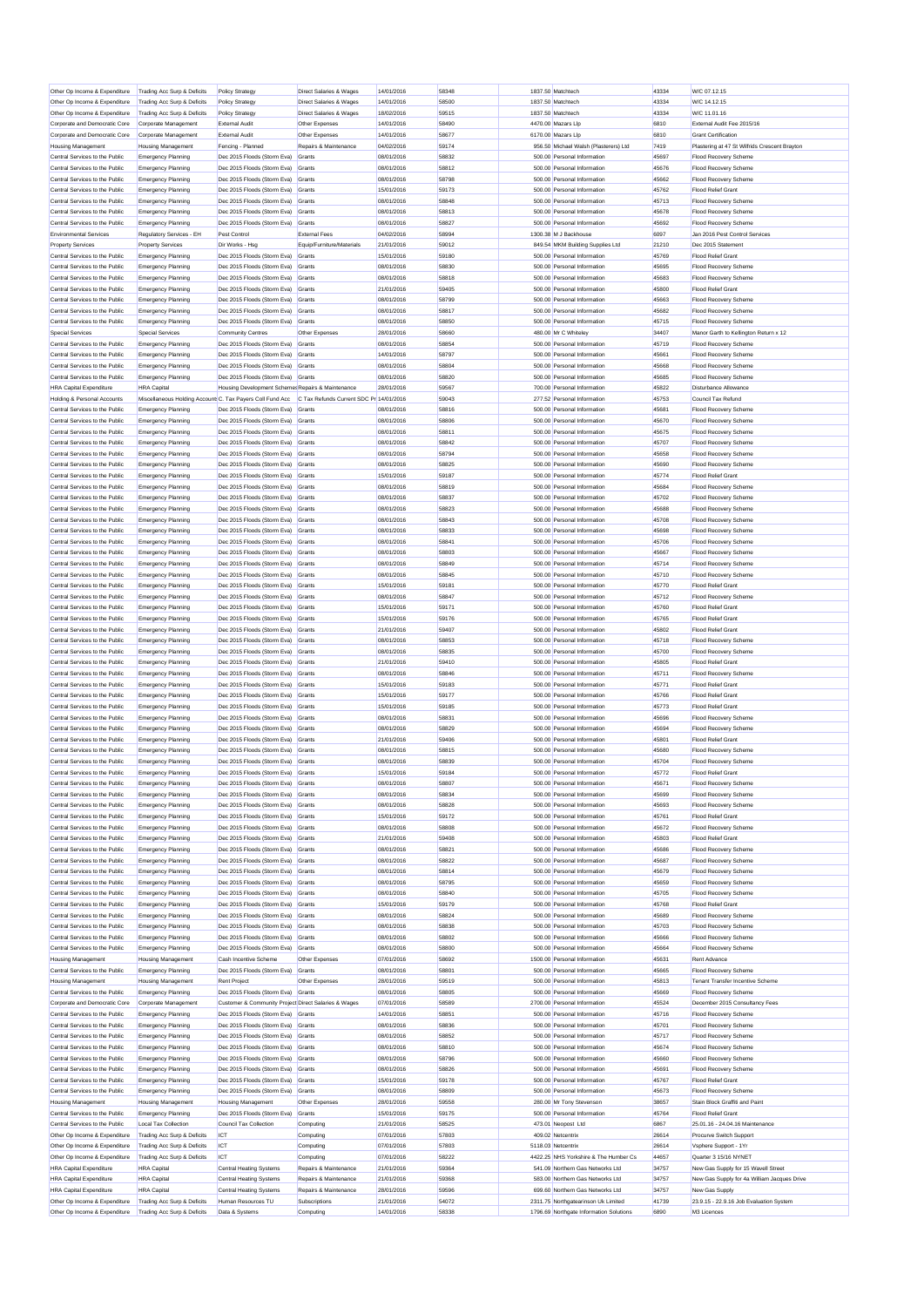| Other Op Income & Expenditure                                    | Trading Acc Surp & Deficits                                | Data & Systems                                                                                                                                                                   | Computing                                      | 28/01/2016               | 58767          |                | 2510.14 Northgate Information Solutions                                              | 6890           | 15.02.16 - 14.02.17 Support & Maintenance                      |
|------------------------------------------------------------------|------------------------------------------------------------|----------------------------------------------------------------------------------------------------------------------------------------------------------------------------------|------------------------------------------------|--------------------------|----------------|----------------|--------------------------------------------------------------------------------------|----------------|----------------------------------------------------------------|
| Other Op Income & Expenditure                                    | Trading Acc Surp & Deficits                                | Data & Systems                                                                                                                                                                   | Computing                                      | 04/02/2016               | 58983          |                | 1300.00 Northgate Information Solutions                                              | 6890           | 17.02.16 - 16.02.17 Info@Work Embedded Viewer                  |
| Other Op Income & Expenditure                                    | Trading Acc Surp & Deficits                                | Data & Systems                                                                                                                                                                   | Computing                                      | 18/02/2016               | 59504          |                | 1596.90 Northgate Information Solutions                                              | 6890           | Maintenance 04.03.16 - 03.03.17 for Anite                      |
| Planning and Development                                         | <b>Building Control</b>                                    | Bldg Control Fee Gen Service External Fees                                                                                                                                       |                                                | 14/01/2016               | 58759          |                | 14895.50 North Yorkshire Building Control                                            | 34318          | <b>Building Control Management Fee</b>                         |
| <b>Environmental Services</b>                                    | <b>Trade Waste</b>                                         | Commercial Waste                                                                                                                                                                 | <b>External Fees</b>                           | 14/01/2016               | 58929          |                | 11982.50 North Yorkshire County Council                                              | 6902           | Oct 2015 Commercial Waste                                      |
| <b>Environmental Services</b>                                    | <b>Trade Waste</b>                                         | Commercial Waste                                                                                                                                                                 | <b>External Fees</b>                           | 28/01/2016               | 59517          |                | 11854.41 North Yorkshire County Council                                              | 6902           | Commercial Waste for November 2015                             |
| Holding & Personal Accounts                                      | Miscellaneous Holding Account: C. Tax Pavers Coll Fund Acc |                                                                                                                                                                                  | NYCC Precept                                   | 15/01/2016               | 59165          |                | 2669011.00 North Yorkshire County Council                                            | 32208          | 19.01.16 Precept Instalmen<br>19.01.16 Retained Business Rates |
| Holding & Personal Accounts<br>Holding & Personal Accounts       |                                                            | Miscellaneous Holding Account: NNDR Payers Coll Fund (Old) NNDR Pool Contribution                                                                                                |                                                | 15/01/2016<br>21/01/2016 | 59162<br>59366 |                | 318528.00 North Yorkshire County Council<br>125763.00 North Yorkshire County Council | 32208<br>31845 | S106 Primary Education Contribution                            |
| Holding & Personal Accounts                                      |                                                            | Miscellaneous Holding Account: Sect 106 Educate - Dev Contrib Thorpe Willoughby Parish<br>Miscellaneous Holding Account: Sect 106 Educate - Dev Contrib Thorpe Willoughby Parish |                                                | 21/01/2016               | 59367          |                | 96391.75 North Yorkshire County Council                                              | 31845          | S106 Secondary Education Contribution                          |
| <b>Housing Management</b>                                        | <b>Housing Management</b>                                  | <b>Tenant Participation</b>                                                                                                                                                      | Other Expenses                                 | 14/01/2016               | 58038          |                | 350.00 North Yorkshire County Council                                                | 6902           | Selby Open Door Leaflet                                        |
| Other Op Income & Expenditure                                    | Trading Acc Surp & Deficits                                | Human Resources TU                                                                                                                                                               | <b>Training Expenses</b>                       | 28/01/2016               | 58772          |                | 361.50 North Yorkshire County Council                                                | 6902           | Intranet Tasks Half Day Training                               |
| Other Op Income & Expenditure                                    | Trading Acc Surp & Deficits                                | <b>Print Costs Account</b>                                                                                                                                                       | Printing/Stationery/Gen Exps                   | 21/01/2016               | 59149          |                | 311.00 North Yorkshire County Council                                                | 6902           | Business Cards x 200 and Letterheads x 15000                   |
| Other Op Income & Expenditure                                    | Trading Acc Surp & Deficits                                | Sherburn Comm.Office                                                                                                                                                             | Rents                                          | 28/01/2016               | 59330          |                | 550.00 North Yorkshire County Council                                                | 6902           | Use of Sherburn Library Meeting Room                           |
| Holding & Personal Accounts                                      | Miscellaneous Holding Account: C. Tax Payers Coll Fund Acc |                                                                                                                                                                                  | <b>NYFRA</b> Precept                           | 15/01/2016               | 59164          |                | 156724.00 North Yorkshire Fire & Rescue                                              | 32207          | 19.01.16 Precept Instalmen                                     |
| Holding & Personal Accounts                                      | Miscellaneous Holding Account: NNDR Payers Coll Fund (Old) |                                                                                                                                                                                  | NNDR Pool Contribution                         | 15/01/2016               | 59160          |                | 35392.00 North Yorkshire Fire & Rescue                                               | 32207          | 19.01.16 Retained Business Rates                               |
| Holding & Personal Accounts                                      | Miscellaneous Holding Account: C. Tax Payers Coll Fund Acc |                                                                                                                                                                                  | NYPA Precept                                   | 15/01/2016               | 59166          |                | 516269.00 North Yorkshire PCC                                                        | 32209          | 19.01.16 Precept Instalmen                                     |
| Cultural and Related Services                                    | Open Spaces                                                | Selby Park                                                                                                                                                                       | Repairs & Maintenance                          | 28/01/2016               | 49326          |                | 1547.96 Npower Ltd                                                                   | 6917           | 01.12.14 - 28.02.15 Park Row Car Park                          |
| Cultural and Related Services                                    | Recreation & Sport                                         | Selby Leisure Centre                                                                                                                                                             | <b>Energy Costs</b>                            | 21/01/2016               | 49433          |                | 3252.95 Npower Ltd                                                                   | 6917           | 01.02.15 - 28.02.15 Abbey Leisure Centre                       |
| Highways, Roads and Transport                                    | <b>Parking Services</b>                                    | Car Parks Pay & Display                                                                                                                                                          | <b>Energy Costs</b>                            | 21/01/2016               | 59002          |                | 977.97 Npower Ltd                                                                    | 6917           | 01.10.15 - 31.12.15 Brittania Car Park                         |
| Highways, Roads and Transport                                    | <b>Parking Services</b>                                    | Car Parks Pay & Display                                                                                                                                                          | <b>Energy Costs</b>                            | 21/01/2016               | 59004          |                | 712.65 Noower Ltd                                                                    | 6917           | 01.10.15 - 31.12.15 Car Park Lighting                          |
| Highways, Roads and Transport                                    | Parking Services                                           | Car Parks Pay & Display                                                                                                                                                          | <b>Energy Costs</b>                            | 28/01/2016               | 50230          |                | 533.08 Npower Ltd                                                                    | 6917           | 01.03.15 - 31.03.15 Pavilion Car Park                          |
| Highways, Roads and Transport                                    | <b>Parking Services</b>                                    | Car Parks Pay & Display                                                                                                                                                          | <b>Energy Costs</b>                            | 28/01/2016               | 54570          |                | 3507.72 Npower Ltd                                                                   | 6917           | 01.04.15 - 12.05.15 Park Row Car Park                          |
| Highways, Roads and Transport                                    | <b>Parking Services</b>                                    | Car Parks Pay & Display                                                                                                                                                          | <b>Energy Costs</b>                            | 28/01/2016               | 59249          |                | 437.96 Npower Ltd                                                                    | 6917           | Electric Supply Control Panel Micklegate                       |
| Highways, Roads and Transport                                    | <b>Parking Services</b>                                    | Car Parks Pay & Display                                                                                                                                                          | <b>Energy Costs</b>                            | 28/01/2016               | 59258          |                | 750.67 Npower Ltd                                                                    | 6917           | Car Park Park Row Selby YO8 4PR                                |
| Highways, Roads and Transport                                    | Parking Services                                           | Car Parks Pay & Display                                                                                                                                                          | <b>Energy Costs</b>                            | 28/01/2016               | 59259          |                | 1113.86 Npower Ltd                                                                   | 6917           | Car Park Park Row Selby YO8 4PR                                |
| Highways, Roads and Transport                                    | <b>Parking Services</b>                                    | Car Parks Pay & Display                                                                                                                                                          | <b>Energy Costs</b>                            | 28/01/2016               | 59260          |                | 738.51 Npower Ltd                                                                    | 6917           | Car Park Park Row Selby YO8 4PR                                |
| Highways, Roads and Transport                                    | <b>Parking Services</b>                                    | Car Parks Pay & Display                                                                                                                                                          | <b>Energy Costs</b>                            | 28/01/2016               | 59261          |                | 1311.52 Noower Ltd                                                                   | 6917           | Car Park Park Row Selby YO8 4PR                                |
| Other Op Income & Expenditure                                    | Trading Acc Surp & Deficits                                | Access Selby - Contact Centre Energy Costs                                                                                                                                       |                                                | 21/01/2016               | 59275          |                | 1141.11 Npower Ltd                                                                   | 6917           | 8-10 Market Cross Shopping Centre Selby                        |
| Planning and Development                                         | Economic Development                                       | Prospect Centre MR                                                                                                                                                               | <b>Energy Costs</b>                            | 28/01/2016               | 59247          |                | 666.80 Npower Ltd                                                                    | 6917           | Electricity Supply Prospect Centre Selby                       |
| Planning and Development                                         | Economic Development                                       | The Vivars MR                                                                                                                                                                    | <b>Energy Costs</b>                            | 28/01/2016               | 59319          |                | 1089.74 Npower Ltd                                                                   | 6917           | Electric Supply for Communal Area Vivars                       |
| <b>Special Services</b>                                          | Special Services                                           | <b>Community Centres</b>                                                                                                                                                         | <b>Energy Costs</b>                            | 21/01/2016               | 58041          |                | 1061.31 Npower Ltd                                                                   | 6917           | Anne Sharpe Centre                                             |
| Other Op Income & Expenditure                                    | Trading Acc Surp & Deficits                                | <b>ICT</b>                                                                                                                                                                       | Computing                                      | 28/01/2016               | 58610          |                | 2193.50 Nynet Ltd                                                                    | 6924           | Quarter 4 Renta                                                |
| Planning and Development                                         | Development Control                                        | Development Management                                                                                                                                                           | Professional Fees                              | 28/01/2016               | 58204          |                | 1500.00 Osprey Consulting Services Ltd                                               | 30156          | 2015/0674/ful                                                  |
| <b>Housing Management</b>                                        | <b>Housing Management</b>                                  | Asbestos Surveying                                                                                                                                                               | Repairs & Maintenance                          | 14/01/2016               | 59035          |                | 446.25 Owan Ltd                                                                      | 6943           | Dec 2015 Quantity Surveying                                    |
| <b>Housing Management</b>                                        | <b>Housing Management</b>                                  | <b>Painting Dwellings</b>                                                                                                                                                        | <b>External Fees</b>                           | 14/01/2016               | 59035          |                | 386.75 Owan Ltd                                                                      | 6943           | Dec 2015 Quantity Surveying                                    |
| <b>Housing Management</b>                                        | <b>Housing Management</b>                                  | Solid Fuel Serv-PInd                                                                                                                                                             | Repairs & Maintenance                          | 14/01/2016               | 59035          |                | 476.00 Owan Ltd                                                                      | 6943           | Dec 2015 Quantity Surveying                                    |
| <b>HRA Capital Expenditure</b>                                   | <b>HRA</b> Capita                                          | <b>Bathroom Replacements</b>                                                                                                                                                     | Repairs & Maintenance                          | 14/01/2016               | 59035          |                | 684 25 Owan Ltd                                                                      | 6943           | Dec 2015 Quantity Surveying                                    |
| <b>HRA Capital Expenditure</b>                                   | <b>HRA</b> Canital                                         | Central Heating Systems                                                                                                                                                          | Repairs & Maintenance                          | 14/01/2016               | 59035          |                | 1606.50 Owan Ltd                                                                     | 6943           | Dec 2015 Quantity Surveying                                    |
| <b>Property Services</b>                                         | <b>Property Services</b>                                   | Dir Works - Hsg                                                                                                                                                                  | Equip/Furniture/Materials                      | 14/01/2016               | 59035          |                | 598.80 Owan Ltd                                                                      | 6943           | Dec 2015 Quantity Surveying                                    |
| <b>Property Services</b>                                         | <b>Property Services</b>                                   | Dir Works - Hsg                                                                                                                                                                  | <b>External Fees</b>                           | 21/01/2016               | 58948          |                | 273.70 Paul Harrison Building and Property Rej 6531                                  |                | Charles Street Selby                                           |
| <b>Planning and Development</b>                                  | <b>Development Control</b>                                 | Development Management                                                                                                                                                           | <b>Professional Fees</b>                       | 14/01/2016               | 58320          |                | 272.00 Pell Frischmann                                                               | 42174          | 2015/0461/FUL- Review of Quarry                                |
| Non Distributed Costs                                            | <b>Unused Facilities Costs</b>                             | <b>Unused Assets</b>                                                                                                                                                             | Repairs & Maintenance                          | 14/01/2016               | 58752          |                | 295.00 PJT Property Maintenance                                                      | 6980           | Removal of Tables for Elections                                |
| <b>Property Services</b>                                         | <b>Property Services</b>                                   | Dir Works - Hsg                                                                                                                                                                  | Other Expenses                                 | 08/01/2016               | 58753<br>58791 |                | 647.00 PJT Property Maintenance                                                      | 6980<br>6980   | Nov 2015 Cleaning                                              |
| <b>Property Services</b><br><b>Property Services</b>             | <b>Property Services</b><br><b>Property Services</b>       | Dir Works - Hsg<br>Dir Works - Hsa                                                                                                                                               | Other Expenses<br>Other Expenses               | 08/01/2016<br>14/01/2016 | 58957          |                | 599.00 PJT Property Maintenance<br>700.00 PJT Property Maintenance                   | 6980           | Dec 2015 Cleaning<br>Oct 2015 Cleaning                         |
| Other Op Income & Expenditure                                    | Trading Acc Surp & Deficits                                | Civic Centre                                                                                                                                                                     | Cleaning & Domestic Supplies 07/01/2016        |                          | 57309          |                | 420.25 Professional Paper Supplies Ltd                                               | 28442          | <b>Cleaning Materials</b>                                      |
| <b>HRA Capital Expenditure</b>                                   | <b>HRA</b> Capita                                          | <b>Central Heating Systems</b>                                                                                                                                                   | Repairs & Maintenance                          | 21/01/2016               | 59378          |                | 1281.08 PTS Plumbing Trade Supplies                                                  | 34513          | <b>Heating Scheme</b>                                          |
| <b>HRA Capital Expenditure</b>                                   | <b>HRA</b> Capital                                         | <b>Central Heating Systems</b>                                                                                                                                                   | Repairs & Maintenance                          | 21/01/2016               | 59379          |                | 1228.23 PTS Plumbing Trade Supplies                                                  | 34513          | <b>Heating Scheme</b>                                          |
| <b>HRA Capital Expenditure</b>                                   | <b>HRA</b> Capital                                         | <b>Central Heating Systems</b>                                                                                                                                                   | Repairs & Maintenance                          | 21/01/2016               | 59380          |                | 1482.25 PTS Plumbing Trade Supplies                                                  | 34513          | <b>Heating Scheme</b>                                          |
| <b>HRA Capital Expenditure</b>                                   | <b>HRA</b> Capital                                         | <b>Central Heating Systems</b>                                                                                                                                                   | Repairs & Maintenance                          | 21/01/2016               | 59381          |                | 1073.46 PTS Plumbing Trade Supplies                                                  | 34513          | <b>Heating Scheme</b>                                          |
| <b>HRA Capital Expenditure</b>                                   | <b>HRA</b> Capital                                         | <b>Central Heating Systems</b>                                                                                                                                                   | Repairs & Maintenance                          | 21/01/2016               | 59382          |                | 890.49 PTS Plumbing Trade Supplies                                                   | 34513          | <b>Heating Scheme</b>                                          |
|                                                                  |                                                            |                                                                                                                                                                                  |                                                |                          |                |                |                                                                                      |                |                                                                |
| <b>HRA Capital Expenditure</b>                                   | <b>HRA</b> Capital                                         |                                                                                                                                                                                  | Repairs & Maintenance                          | 21/01/2016               |                |                | 910.24 PTS Plumbing Trade Supplies                                                   | 34513          |                                                                |
|                                                                  |                                                            | Central Heating Systems<br>ICT                                                                                                                                                   | Computing                                      |                          | 59383<br>57604 |                |                                                                                      |                | <b>Heating Scheme</b>                                          |
| Other Op Income & Expenditure                                    | Trading Acc Surp & Deficits<br>Trading Acc Surp & Deficits |                                                                                                                                                                                  |                                                | 07/01/2016               | 58636          |                | 2287.50 Razorblue Ltd                                                                | 27684<br>27684 | Secure Envoy Renewal                                           |
| Other Op Income & Expenditure<br>Other Op Income & Expenditure   | Trading Acc Surp & Deficits                                | ICT<br>Human Resources TU                                                                                                                                                        | Professional Fees<br>Subscriptions             | 28/01/2016<br>28/01/2016 | 58790          |                | 916.75 Razorblue Ltd<br>1915.00 Reed Business Information                            | 7047           | IT Support<br>07.01.16 - 06.01.17 XpertHR                      |
| Other Op Income & Expenditure                                    | Trading Acc Surp & Deficits                                | Environmental Health                                                                                                                                                             | Subscriptions                                  | 07/01/2016               | 58691          |                | 2500.00 RH Environmental Limited                                                     | 33398          | <b>RIAMS Annual Licence</b>                                    |
| <b>Environmental Services</b>                                    | Comm Safety (Safety Services) CS-Partner Contributions     |                                                                                                                                                                                  | Direct Salaries & Wages                        | 14/01/2016               | 58359          |                | 1000.00 Richard Abbott                                                               | 45333          | Project Lead on behalf of SDC                                  |
| Corporate and Democratic Core                                    | Corporate Managemen                                        | <b>Better Together</b>                                                                                                                                                           | Fixtures & Fittings                            | 21/01/2016               | 58518          |                | 1061.45 R N E Electrical Contractors                                                 | 7081           | Day to Day Electrical Works                                    |
| <b>HRA Capital Expenditure</b>                                   | <b>HRA</b> Capital                                         | <b>Electrical Rewires</b>                                                                                                                                                        | Repairs & Maintenance                          | 21/01/2016               | 58518          |                | 5378.48 R N E Electrical Contractors                                                 | 7081           | Day to Day Electrical Works                                    |
| <b>HRA Capital Expenditure</b>                                   | <b>HRA</b> Capital                                         | <b>Electrical Rewires</b>                                                                                                                                                        | Repairs & Maintenance                          | 21/01/2016               | 58519          |                | 2969.96 R N E Electrical Contractors                                                 | 7081           | Voids Electrical Works                                         |
| Planning and Development                                         | Economic Development                                       | Sherburn Ent C Maint                                                                                                                                                             | Repairs & Maintenance                          | 21/01/2016               | 58518          |                | 334.21 R N E Electrical Contractors                                                  | 7081           | Day to Day Electrical Works                                    |
| <b>Property Services</b>                                         | <b>Property Services</b>                                   | Dir Works - Hsa                                                                                                                                                                  | <b>External Fees</b>                           | 21/01/2016               | 58518          |                | 357.99 R N E Electrical Contractors                                                  | 7081           | Day to Day Electrical Works                                    |
| Planning and Development                                         | Development Control                                        | Development Management                                                                                                                                                           | <b>Professional Fees</b>                       | 07/01/2016               | 58682          |                | 350.00 Rosetta Landscape Design                                                      | 6987           | 2015/1288/TPO- Aboricultural                                   |
| Planning and Development                                         | Development Control                                        | Development Management                                                                                                                                                           | Professional Fees                              | 28/01/2016               | 59377          |                | 395.00 Rosetta Landscape Design                                                      | 6987           | Aboricultural Advice on TPO                                    |
| Other Op Income & Expenditure                                    | Trading Acc Surp & Deficits                                | Postage Account                                                                                                                                                                  | Communications                                 | 14/01/2016               | 58512          |                | 1144.45 Royal Mail Group Plc                                                         | 7100           | 1st Class Post Service                                         |
| <b>Planning and Development</b>                                  | <b>Development Control</b>                                 | Development Management                                                                                                                                                           | Printing/Stationery/Gen Exps                   | 04/02/2016               | 58951          |                | 855.00 Royal Town Planning Institute                                                 | 22118          | RTPI Conference Series 2016                                    |
| Planning and Development                                         | <b>Economic Development</b>                                | P4g Retail Experience                                                                                                                                                            | Professional Fees                              | 14/01/2016               | 58541          | 406.00 Ruralis |                                                                                      | 34516          | Dec 2015 Step Support                                          |
| Housing General Fund                                             | <b>Supporting People</b>                                   | Warden Lifeline Service                                                                                                                                                          | <b>External Fees</b>                           | 04/02/2016               | 59029          |                | 7024.68 Ryedale District Council                                                     | 7105           | 948 Connections for Lifeline Services                          |
| Other Op Income & Expenditure                                    | Trading Acc Surp & Deficits                                | Community Officer Team                                                                                                                                                           | Direct Salaries & Wages                        | 28/01/2016               | 58760          |                | 552.24 Ryedale District Council                                                      | 7105           | Lone Workers                                                   |
| Central Services to the Public                                   | Local Tax Collection                                       | Council Tax Collection                                                                                                                                                           | <b>External Fees</b>                           | 15/01/2016               | 2942           |                | 1108.59 Santander                                                                    | 6052           | <b>Ctax Payments</b>                                           |
| <b>Housing Management</b>                                        | <b>Housing Management</b>                                  | <b>Rent Project</b>                                                                                                                                                              | <b>External Fees</b>                           | 15/01/2016               | 2941           |                | 755.28 Santander                                                                     | 6052           | <b>House and Garage Rents</b>                                  |
| Other Op Income & Expenditure                                    | Trading Acc Surp & Deficits                                | <b>Business Support</b>                                                                                                                                                          | <b>External Fees</b>                           | 15/01/2016               | 2938           |                | 306.55 Santander                                                                     | 6052           | Internet Payments Dec 2015                                     |
| <b>GF Capital Expenditure</b>                                    | <b>General Fund Capital</b>                                | SDHT Loan                                                                                                                                                                        | Soft Loans                                     | 22/01/2016               | 2947           |                | 36000.00 Selby and District Housing Trust                                            | 44145          | St Josephs Loan Advance                                        |
| <b>Housing Management</b>                                        | <b>Housing Management</b>                                  | Ousegate Hostel                                                                                                                                                                  | Other Expenses                                 | 28/01/2016               | 59142          |                | 266.47 Selby District Council                                                        | 7151           | CTax Unit 4 Ousegate Lodge Selby                               |
| <b>Property Services</b>                                         | <b>Property Services</b>                                   | Dir Works - Hsg                                                                                                                                                                  | Equip/Furniture/Materials                      | 04/02/2016               | 58942          |                | 748.41 Selby Glass                                                                   | 7172           | Multiple Works per Schedule                                    |
| Holding & Personal Accounts                                      | Miscellaneous Holding Account: Elections Holding Account   |                                                                                                                                                                                  | Other Local Authorities                        | 21/01/2016               | 59371          |                | 270.00 Selby Town Council                                                            | 32181          | 7th May 2015 Election Refund                                   |
| Central Services to the Public                                   | <b>Emergency Planning</b>                                  | Dec 2015 Floods (Storm Eva)                                                                                                                                                      | Repairs & Maintenance                          | 14/01/2016               | 58775          |                | 2730.00 S G Baker Ltd                                                                | 45608          | Sandbags                                                       |
| Central Services to the Public                                   | <b>Emergency Planning</b>                                  | Dec 2015 Floods (Storm Eva)                                                                                                                                                      | Repairs & Maintenance                          | 14/01/2016               | 58776          |                | 3110.00 S G Baker Ltd.                                                               | 45608          | Sandbags                                                       |
| Central Services to the Public                                   | <b>Emergency Planning</b>                                  | Dec 2015 Floods (Storm Eva)                                                                                                                                                      | Repairs & Maintenance                          | 14/01/2016               | 58777          |                | 2980.00 S G Baker Ltd                                                                | 45608          | Sandbags                                                       |
| Central Services to the Public                                   | <b>Emergency Planning</b>                                  | Dec 2015 Floods (Storm Eva)                                                                                                                                                      | <b>External Fees</b>                           | 11/02/2016               | 59490          |                | 2340.00 Taperell Environmental                                                       | 7303           | Supply of Skip Wagons for Dec 15 Flooding                      |
| Central Services to the Public                                   | <b>Emergency Planning</b>                                  | Dec 2015 Floods (Storm Eva)                                                                                                                                                      | External Fees                                  | 11/02/2016               | 59491          |                | 520.00 Taperell Environmental                                                        | 7303           | Hire of Skip Wagon x 2 at Kirkby Wharfe                        |
| <b>Environmental Services</b>                                    | <b>Street Cleansing</b>                                    | <b>Street Cleansing</b>                                                                                                                                                          | <b>External Fees</b>                           | 28/01/2016               | 58977          |                | 825.00 Taperell Environmental                                                        | 7303           | Dec 2015 Statement                                             |
| <b>Property Services</b>                                         | <b>Property Services</b>                                   | Dir Works - Hsg                                                                                                                                                                  | <b>External Fees</b>                           | 14/01/2016               | 57984          |                | 1479.10 Taperell Environmental                                                       | 7303           | Nov 2015 Statement                                             |
| <b>Property Services</b>                                         | <b>Property Services</b>                                   | Dir Works - Hsg                                                                                                                                                                  | <b>External Fees</b><br>Grants                 | 28/01/2016               | 58981          |                | 773.50 Taperell Environmental<br>40000.00 Sherburn in Elmet Parish Council           | 7303<br>7199   | Dec 2015 Statement                                             |
| Planning and Development                                         | Economic Development                                       | P4g Retail Experience                                                                                                                                                            | <b>External Fees</b>                           | 21/01/2016               | 59369          |                |                                                                                      | 35336          | Release of Money for Sherburn Village CE                       |
| <b>Property Services</b>                                         | <b>Property Services</b>                                   | Dir Works - Hsg<br>Dir Works - Hsg                                                                                                                                               | <b>External Fees</b>                           | 07/01/2016<br>07/01/2016 | 58374<br>58375 |                | 395.00 Sherwood Property Building Services                                           | 35336          | 21 Laurie Backhouse Court<br>27 Carentan Close                 |
| <b>Property Services</b><br><b>Housing Management</b>            | <b>Property Services</b><br><b>Housing Management</b>      | Fencing - Planned                                                                                                                                                                | Repairs & Maintenance                          | 28/01/2016               | 58646          |                | 270.00 Sherwood Property Building Services<br>470.00 Simon Calvert Contractors Ltd   | 44422          | 8 Beechtree Road                                               |
| <b>Housing Management</b>                                        | <b>Housing Management</b>                                  | Fencing - Planned                                                                                                                                                                | Repairs & Maintenance                          | 04/02/2016               | 59182          |                | 280.00 Simon Calvert Contractors Ltd                                                 | 44422          | 7mtrs Timber Fencing at Selby Toll Bridge                      |
| <b>Housing Management</b>                                        | <b>Housing Management</b>                                  | Fencing - Planned                                                                                                                                                                | Repairs & Maintenance                          | 04/02/2016               | 59189          |                | 365.00 Simon Calvert Contractors Ltd                                                 | 44422          | Supp & Fit 2 New Gates at 62 Wavell Street                     |
|                                                                  |                                                            |                                                                                                                                                                                  | Repairs & Maintenance                          |                          | 59190          |                | 580.00 Simon Calvert Contractors Ltd                                                 | 44422          | Supp & Install Timber Fencing 4 Townend Avenue                 |
| <b>Housing Management</b><br><b>Housing Management</b>           | <b>Housing Management</b><br><b>Housing Management</b>     | Fencing - Planned<br>Fencing - Planned                                                                                                                                           | Repairs & Maintenance                          | 04/02/2016<br>04/02/2016 | 59193          |                | 455.00 Simon Calvert Contractors Ltd                                                 | 44422          | Supp & Fit Double Gates at 2 Low Street                        |
| <b>Housing Management</b>                                        | <b>Housing Management</b>                                  | Fencing - Planned                                                                                                                                                                | Repairs & Maintenance                          | 04/02/2016               | 59198          |                | 545.00 Simon Calvert Contractors Ltd                                                 | 44422          | Supp & Fit Gate at 45 Fairfax Avenue                           |
| <b>Housing Management</b>                                        | <b>Housing Management</b>                                  | Fencing - Planned                                                                                                                                                                | Repairs & Maintenance                          | 04/02/2016               | 59201          |                | 810.00 Simon Calvert Contractors Ltd                                                 | 44422          | Supp & Instal Timber Fencing at 42 Park Road                   |
| <b>Housing Management</b>                                        | <b>Housing Management</b>                                  | Fencing - Planned                                                                                                                                                                | Repairs & Maintenance                          | 04/02/2016               | 59203          |                | 1335.00 Simon Calvert Contractors Ltd                                                | 44422          | Supp & Fit 3 Gates & Timber Fencing at 22 Fairfax Avenue       |
| <b>HRA Capital Expenditure</b>                                   | <b>HRA</b> Capital                                         | Fencing Programme                                                                                                                                                                | Repairs & Maintenance                          | 28/01/2016               | 58644          |                | 370.00 Simon Calvert Contractors Ltd                                                 | 44422          | 9 Laurence Grove                                               |
| <b>HRA Capital Expenditure</b>                                   | <b>HRA</b> Capital                                         | Fencing Programme                                                                                                                                                                | Repairs & Maintenance                          | 28/01/2016               | 58648          |                | 375.00 Simon Calvert Contractors Ltd                                                 | 44422          | <b>Charles Street</b>                                          |
| <b>HRA Capital Expenditure</b>                                   | <b>HRA</b> Capital                                         | Fencing Programme                                                                                                                                                                | Repairs & Maintenance                          | 28/01/2016               | 58649          |                | 300.00 Simon Calvert Contractors Ltd                                                 | 44422          | 9 Carr Street                                                  |
| <b>HRA Capital Expenditure</b>                                   | <b>HRA</b> Capital                                         | <b>Fencing Programme</b>                                                                                                                                                         | Repairs & Maintenance                          | 28/01/2016               | 58653          |                | 535.00 Simon Calvert Contractors Ltd                                                 | 44422          | 57 Charles Street                                              |
| <b>HRA Capital Expenditure</b>                                   | <b>HRA</b> Capital                                         | Fencing Programme                                                                                                                                                                | Repairs & Maintenance                          | 28/01/2016               | 58654          |                | 725.00 Simon Calvert Contractors Ltd                                                 | 44422          | 16 Oaklands Crescent                                           |
| <b>HRA Capital Expenditure</b><br><b>HRA Capital Expenditure</b> | <b>HRA</b> Capital<br><b>HRA</b> Capital                   | Fencing Programme<br>Fencing Programme                                                                                                                                           | Repairs & Maintenance<br>Repairs & Maintenance | 28/01/2016<br>04/02/2016 | 58655<br>59186 |                | 350.00 Simon Calvert Contractors Ltd<br>1080.00 Simon Calvert Contractors Ltd        | 44422<br>44422 | 214 Abbots Road<br>Instal Timber Fencing at 6 Chestnut Terrace |